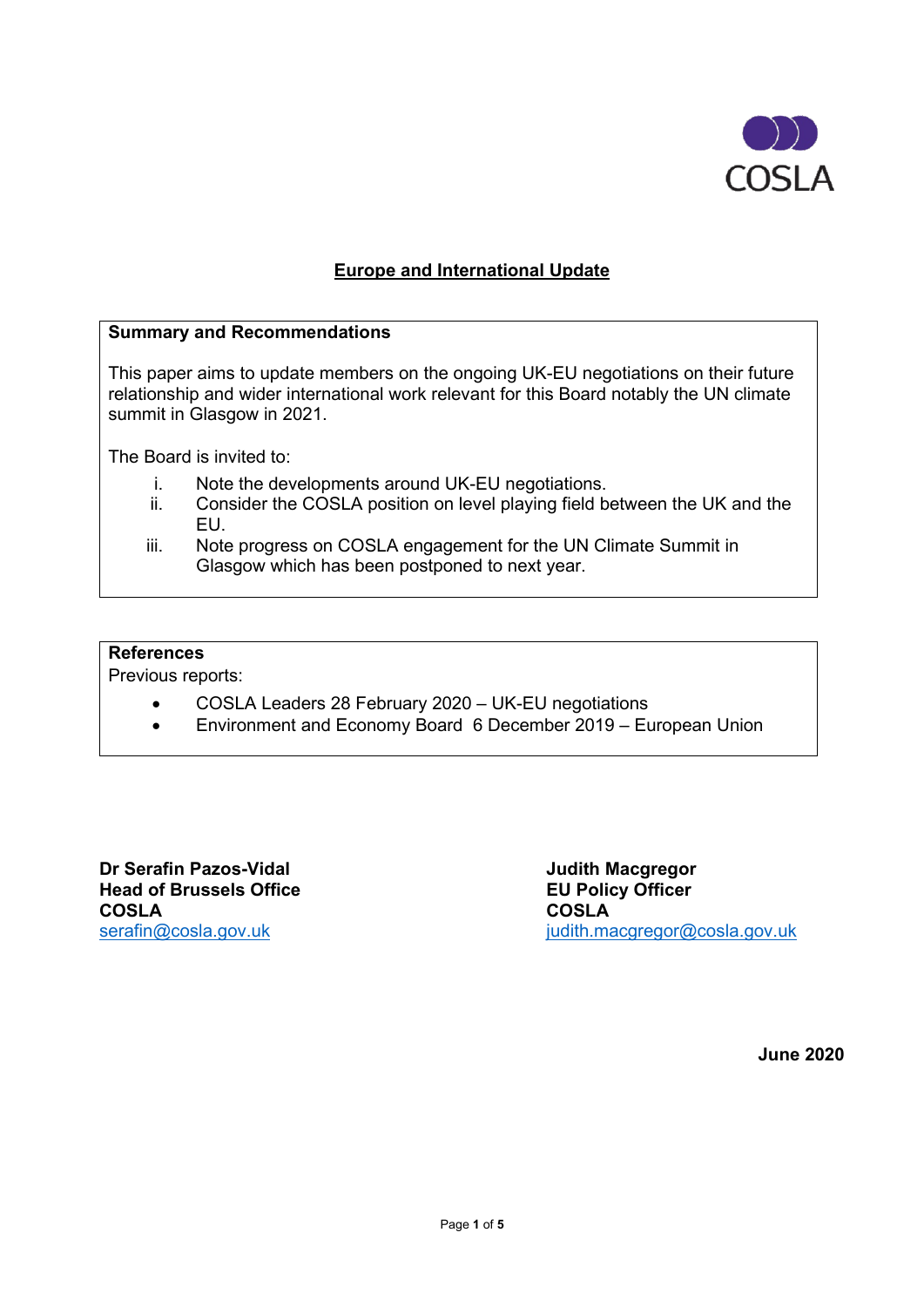

## **Europe and International Update**

### **Purpose**

1. To update members on the ongoing UK-EU negotiations on their future relationship and wider international work relevant for this Board notably the UN climate summit in Glasgow in 2021.

### **Current COSLA Position**

2. The COSLA Brussels Office has been monitoring the development of the UK-EU negotiations, and indeed forthcoming EU legislation and assessing their impact on Scottish local government powers and funding opportunities. This report seek to update members of progress on all these matters as well as seek members views on how to address the issue of level playing field in the future UK-EU relationship.

### **What is changing?**

- 3. The UK withdrew from the EU on 31st of January of 2020, as the EU and the UK had ratified the Withdrawal Agreement reached last October, the UK by way of the EU (Withdrawal Agreement) Act 2020. This act also sets in UK law that the present Transition Period must end on 31st December of this year. Until then while the UK is no longer a Member State the EU budget, EU law and rules such as state aid as well as EU rules on freedom of movement continue to be binding in the UK. The Withdrawal Agreement allows for the transition period to be extended for two more years if the UK and the EU agree to do so by end of June 2020, with the UK insisting it will not do so.
- 4. The UK and the EU have been negotiating their longer term free trade and partnership relationship since early February. As a result of the Covid-19 crisis only one round of negotiation, involving over 100 diplomats from each side (the EU led by Michel Barnier, the UK team by David Frost) actually took place in person, with the week-long negotiation rounds restarting in virtual form at the end of April and taking place every two weeks since.
- 5. Before the second meeting both the EU and the UK published their negotiation aims, and in the case of the EU, a full draft treaty was published. The UK has shared with the EU team draft legal texts on trade, transport, services and fisheries.
- 6. COSLA had agreed a number of policy positions on this process most recently at the February Leaders meeting.
- 7. In addition to being discussed with civil servants and Cabinet Secretary Mike Russell MSP, the COSLA President wrote to the Prime Minister on May 6 seeking clarification on how the UK Government intends to negotiate the longer-term UK-EU relationship, as well as drafting the many pieces of complex legislation required in areas such as migration, fisheries, data and environmental regulation among others.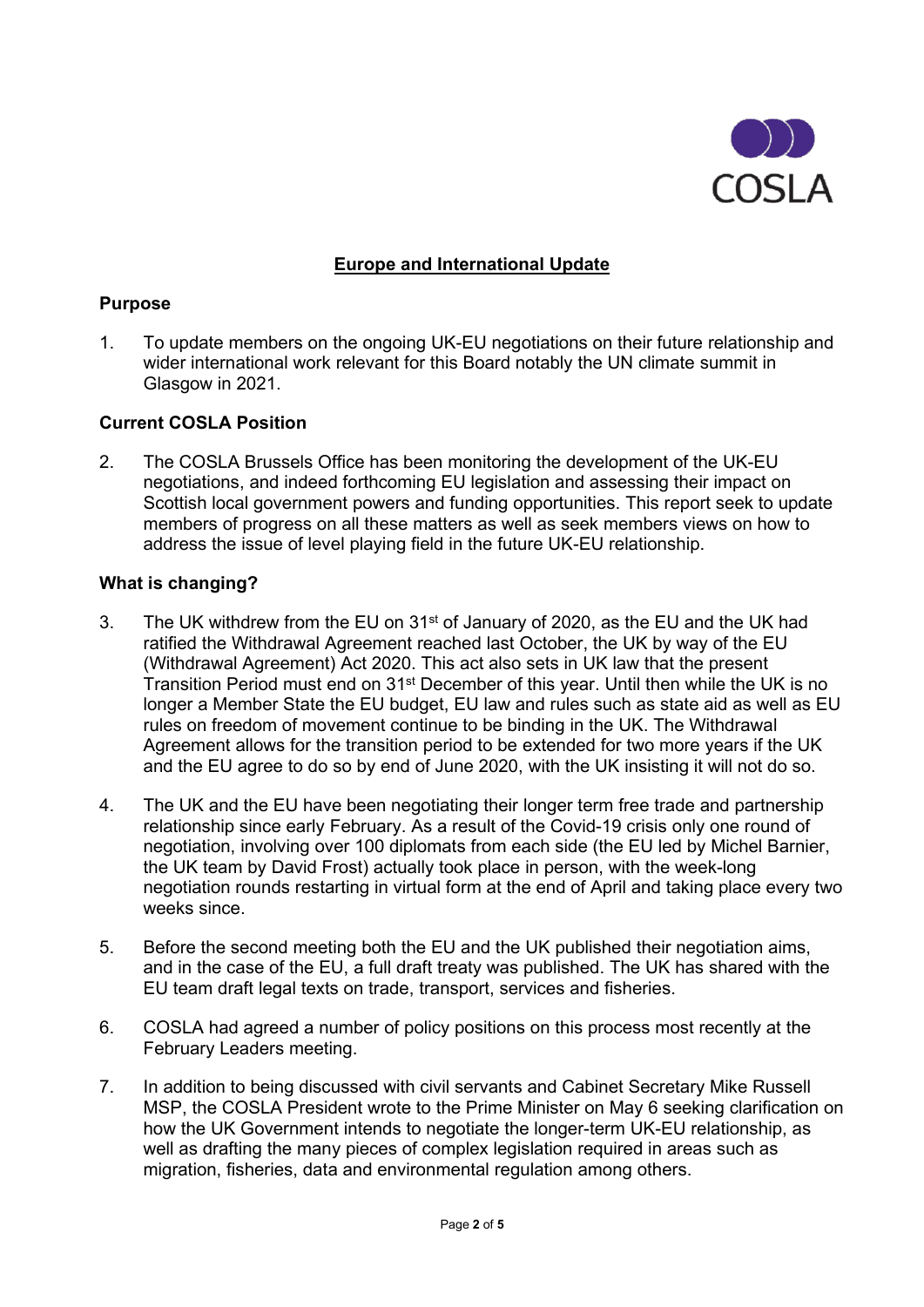- 8. The COSLA Brussels Office working together with the other UK Brussels Offices has been regularly discussing the progress with UK civil servants from the negotiation team.
- 9. There are two fundamental conceptual differences between the UK and the EU side, which is slowing down the negotiations. The EU aims to develop a long term relationship with the UK that is akin to a comprehensive Association Agreement whereby the UK and the EU remain closely aligned in vast areas of policy. The UK is keen on having a set of subject-specific agreements, the most important one being a free trade agreement modelled after the present EU-Canada trade deal (CETA), and all these UK draft proposals sharing in common the basic principle of agreement between the UK and the EU as sovereign equals having complete regulatory autonomy from each other.
- 10. This comes down to the fundamental principle of "level playing field". The EU believes that due to the geographic proximity, the fact that the EU is the biggest individual market for the UK and the wide scope of areas that the UK wishes to have a partnership with the EU means that the UK would need not only not protect existing common standards (environmental, consumer protection, procurement, state aid) but also retain a degree of regulatory alignment with future EU legislation, which indeed is set to increase targets and rules. The UK position is that this is not necessary as the EU is not requesting such a level of alignment in other EU trade deals. Furthermore, the UK adds, Canada and the US share a border, have an even closer economic integration but its trade deal does not contemplate the need of level playing field. Fisheries is a case in point of this fundamental disagreement and a dossier that can derail the negotiations as the UK wishes annual bilateral negotiations of access to each other waters such as the EU has with Norway and the EU would aim to essentially continue with the Common Fisheries Policy being in many respects applicable to UK waters.
- 11. There is real risk that sufficient progress will not be made by end of June and the UK could refuse to amend the above-mentioned Act to allow for a two year extension. Cabinet Secretary Michael Gove is responsible for no deal or pre deal "readiness" preparations and co-chair the new UK-EU Joint Committee that has been convened to develop finer details of issues already agreed in principle in the Withdrawal Agreement such as the Ireland/Northern Ireland relationship. Speaking to the UK Parliament early May, Mr Gove highlighted the possibility of introducing tariffs and other World Trade Organisation terms if no agreement is reached.

## **Proposed COSLA position**

- 12. This discussion is not just about principled positions. It has implications for local government insofar as future domestic rules on state aid, environmental or trading standards could depart from existing ones. Furthermore, Scottish Government, as announced by the Programme for Government, is preparing a Continuity Bill to allow the Scottish Parliament to 'keep pace' with EU law in devolved areas. There are policy areas such as shipments of waste and emission reduction that future domestic legislation cannot effectively operate unless policy developments across the North Sea are considered. Lastly, on matters such as procurement and state aid there is an inherent tension between local government keenness to maximise local choice and local decision-making and the need to have a level of trust with the EU, set to remain the UK and Scotland largest and closer international partner.
- 13. In order to be able to influence these discussions a number of principles on the UK and EU level playing field are therefore proposed for members consideration:
	- a. The UK and the EU have already agreed in the Withdrawal Agreement that they are keen to maintain the present high level of environmental, social or trading standards.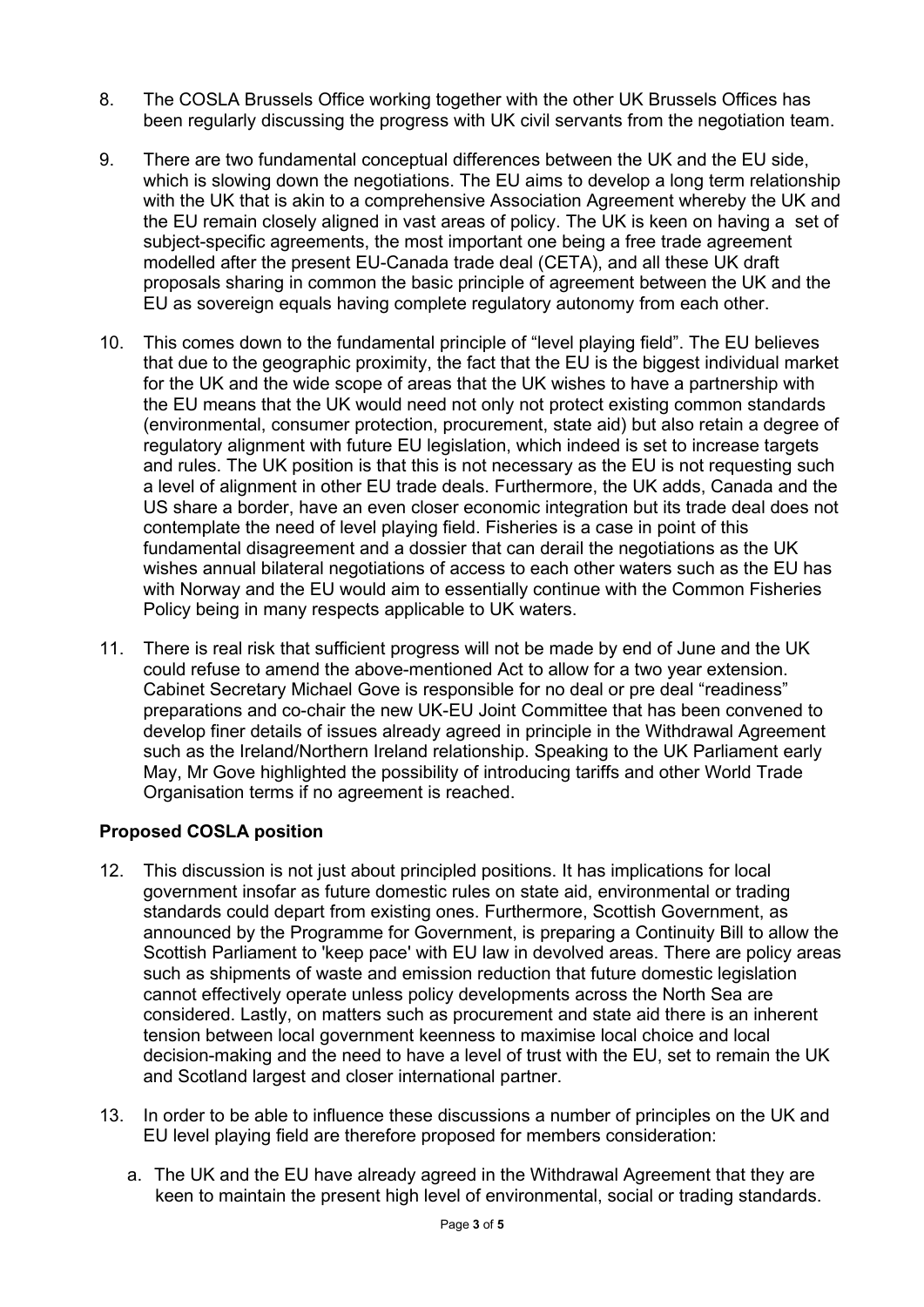- b. It is COSLA's position that the high level should not only be maintained but developed in future as the UK and the EU are two leading voices for the rules based international system and able to push for higher international ambition.
- c. The key difference is as the UK is no longer part of the EU and rather than negotiating from the inside, both the UK and the EU need to find a way to develop shared levels of ambition. This requires a sufficient level of trust, particularly between geographically, economically and socially close partners.
- d. On the other hand, the UK or indeed Scotland would find it politically and legally untenable to be a mere rule-taker of future EU legislation and targets. In the case of local government it has been the continued COSLA position that if there is any dividend from UK withdrawal, it is the possibility of increasing local choice and local decision making as there is no longer need to follow the detail of EU law which is often overcomplicated and the result of trade-offs between different countries.
- e. Therefore, a possible way forward would be for the new UK-EU treaty to include a mechanism so that each side keeps informed of future proposals and the impact on the bilateral relationship factored in at an early state of policy development. For key issues such as emissions, state aid or procurement, it would appear logical that high level terms of ambition are agreed but that the specific detail on how to achieve it would be entirely left to domestic arrangements be that at UK or Scottish level as appropriate. It is clear that this mutual consultation mechanism should not only include the governments (including Devolved Administrations) via the existing Joint Committee but also Parliamentary dialogue and cooperation between local governments from the UK and the EU.

## COP 26 Glasgow

- 14. International climate negotiations have been recognised by both the UK and the EU as one of their key areas of cooperation on the global stage. The EU is proposing higher climate targets for 2030 and legislating for carbon neutrality by 2050 and the UK as chair of the COP 26 summit in Glasgow is working with the EU negotiators as a key partner to mobilise wider support elsewhere in the world for an ambitious deal that can finish the job started at COP21 Paris.
- 15. Following COSLA's participation in previous COP summits, including in Madrid last December, we are presently working with our European and international membership bodies, Glasgow and the Scottish and UK organising team to seek to organise a local government day as part of the COP 26 official programme, one in which we would hope to welcome a hundred local government leaders to Scotland. While there has been good progress in advancing that scenario there are quite a number of stakeholder interests and logistical issues that need to be addressed before this is finally confirmed and COSLA, as the national association of the host country, has been doing its best to argue for this but also to mediate between the various interested parties. Quite clearly there will be limited Scottish local government participation in the main programme (as it was the case in Madrid for our Spanish counterparts) but now that the UK and the Scottish Government appear to be in the process of resolving differences, we are working to expand and maximise the opportunities arising and to have as diverse representation of Scottish Local Government as possible. Due to the coronavirus, the UK and Italy (hosts of the COP and pre-COP respectively) have agreed to postpone the COP until November 2021. However, this does not mean that preparations have slowed down, rather it has provided further space for discussions on local government participation and allows for local government partners to develop an "offer" to the COP organising team that is as robust as possible.